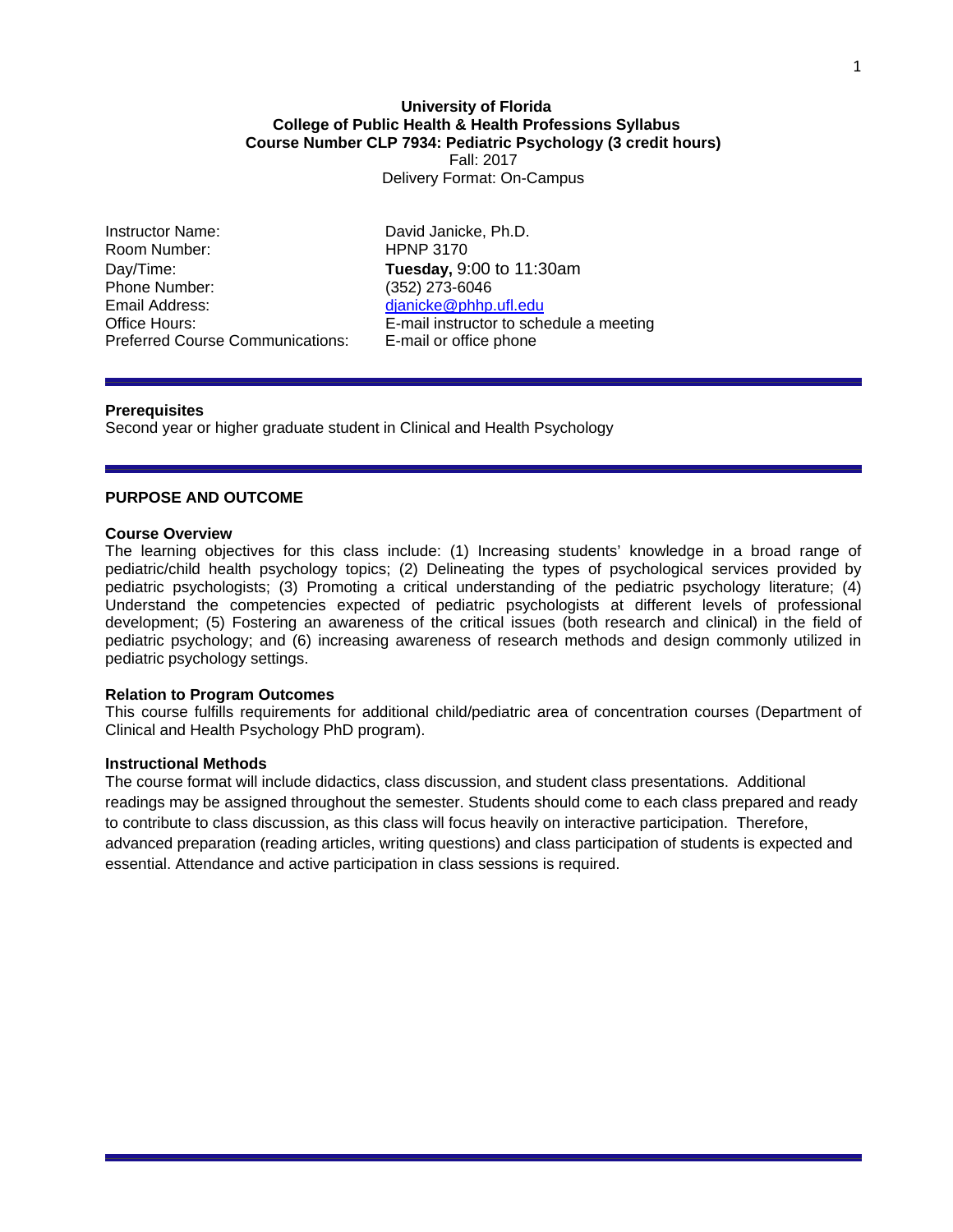|  | <b>DESCRIPTION OF COURSE CONTENT – WEEKLY TOPICS &amp; READINGS</b> |  |  |
|--|---------------------------------------------------------------------|--|--|
|--|---------------------------------------------------------------------|--|--|

| Tues,                          | <b>Week 1 - History of Pediatric Psychology</b>                                                                                                                                                                                |  |  |  |  |  |  |  |  |  |
|--------------------------------|--------------------------------------------------------------------------------------------------------------------------------------------------------------------------------------------------------------------------------|--|--|--|--|--|--|--|--|--|
| Aug<br>$22^{th}$               | •HPP Chapter 1. Historical Developments and Trends in Pediatric Psychology, Aylward & Lee, pp. 3-13.                                                                                                                           |  |  |  |  |  |  |  |  |  |
|                                | •HPP Chapter 3. Professional Development, Roles and Practice Patterns. Buckloh & Schill, pp 26-38.                                                                                                                             |  |  |  |  |  |  |  |  |  |
|                                | .Drotar, D. (2014). Commentary: Historical Analysis in Pediatric Psychology: Gaining Access to Leading. JPP                                                                                                                    |  |  |  |  |  |  |  |  |  |
|                                | •Puente, A. E. (2011). Psychology as a health care profession. American Psychologist, 66(8), 781-792.                                                                                                                          |  |  |  |  |  |  |  |  |  |
|                                | Legal & Ethical Issues in Pediatric Psychology                                                                                                                                                                                 |  |  |  |  |  |  |  |  |  |
|                                | .HPP Chapter 2. Ethical and Legal Issues in Pediatric Psychology. Rae, Brunnquell & Sullivan                                                                                                                                   |  |  |  |  |  |  |  |  |  |
|                                |                                                                                                                                                                                                                                |  |  |  |  |  |  |  |  |  |
| Tues,<br>Aug                   | Week 2 - Training and Competencies in Pediatric Psychology                                                                                                                                                                     |  |  |  |  |  |  |  |  |  |
| $29^{th}$                      | •Palermo, T., Janicke, D, McQuaid, E., Mullins, L., Robins, P., & Wu, Y (2014). Recommendations for training in<br>pediatric psychology: Defining core competencies across training levels. Journal of Ped Psych, 39, 965-984. |  |  |  |  |  |  |  |  |  |
|                                | .Cohen (2014). Commentary: Competencies in Pediatric Psychology: Polishing Pandora's Box Journal of<br>Pediatric Psych, 39, 985-987.                                                                                           |  |  |  |  |  |  |  |  |  |
|                                | •Steele et al (2014). Commentary: Finding the Middle Bowl: Goldilocks' Lessons on Professional Competencies in<br>Pediatric Psychology. Journal of Pediatric Psych, 39, 988-997.                                               |  |  |  |  |  |  |  |  |  |
|                                | •Palermo, T., Mullins, L., Janicke, D., et al. (2014). Response to Cohen, and Steele, Borner, & Roberts on Task<br>Force Report on Competencies in Pediatric Psychology. Journal of Pediatric Psychology, 39, 998-1000.        |  |  |  |  |  |  |  |  |  |
|                                | <b>Integrated Care</b>                                                                                                                                                                                                         |  |  |  |  |  |  |  |  |  |
|                                | .http://www.apa.org/pi/families/resources/primary-care/integrating-services.aspx                                                                                                                                               |  |  |  |  |  |  |  |  |  |
|                                | •Kolko & Perrin (2014). The integration of Behavioral Health Interventions in Children's Health Care. J Clin Child<br>Adolesc Psychol, 43(2), 216-228.                                                                         |  |  |  |  |  |  |  |  |  |
|                                | •Stancin, T. (2016). Commentary: Integrated Pediatric Primary Care: Moving From W hy to How. Journal of<br>Pediatric Psychology, 41, 1161-64.                                                                                  |  |  |  |  |  |  |  |  |  |
|                                | •Asarnow, J.R., et al (2015). Integrated Medical-Behavioral Care Compared With Usual Primary Care for Child and<br>Adolescent Behavioral Health: A Meta-analysis. JAMA Pediatrics.                                             |  |  |  |  |  |  |  |  |  |
|                                |                                                                                                                                                                                                                                |  |  |  |  |  |  |  |  |  |
| Tues,                          | Week 3 - Models of Illness, Health Promotion & Behavior Change                                                                                                                                                                 |  |  |  |  |  |  |  |  |  |
| <b>Sept</b><br>$5^{\text{th}}$ | .Models of Behavior Handout from Institute of Medicine.                                                                                                                                                                        |  |  |  |  |  |  |  |  |  |
|                                | •Suls, J., & Rothman A (2004). Evaluation of the biopsychosocial model: Prospects and challenges for health<br>psychology. Health Psychology, 23, 119-125.                                                                     |  |  |  |  |  |  |  |  |  |
|                                | .HHP Chapter 40 - Dawn K. Wilson, et al. Health Promotion in Children and Adolescents: An Integration<br>of the Biopsychosocial Model and Ecological Approaches to Behavior Change.                                            |  |  |  |  |  |  |  |  |  |
|                                | •Modi et al (2012). Pediatric Self-management: A Framework for Research, Practice & Policy. Pediatrics, 129, e473-e485.                                                                                                        |  |  |  |  |  |  |  |  |  |
|                                | <b>Research Design</b>                                                                                                                                                                                                         |  |  |  |  |  |  |  |  |  |
|                                | •HPP Chapter 4. Research Design in Pediatric Psychology. Berlin, Karazsia, & Klages,                                                                                                                                           |  |  |  |  |  |  |  |  |  |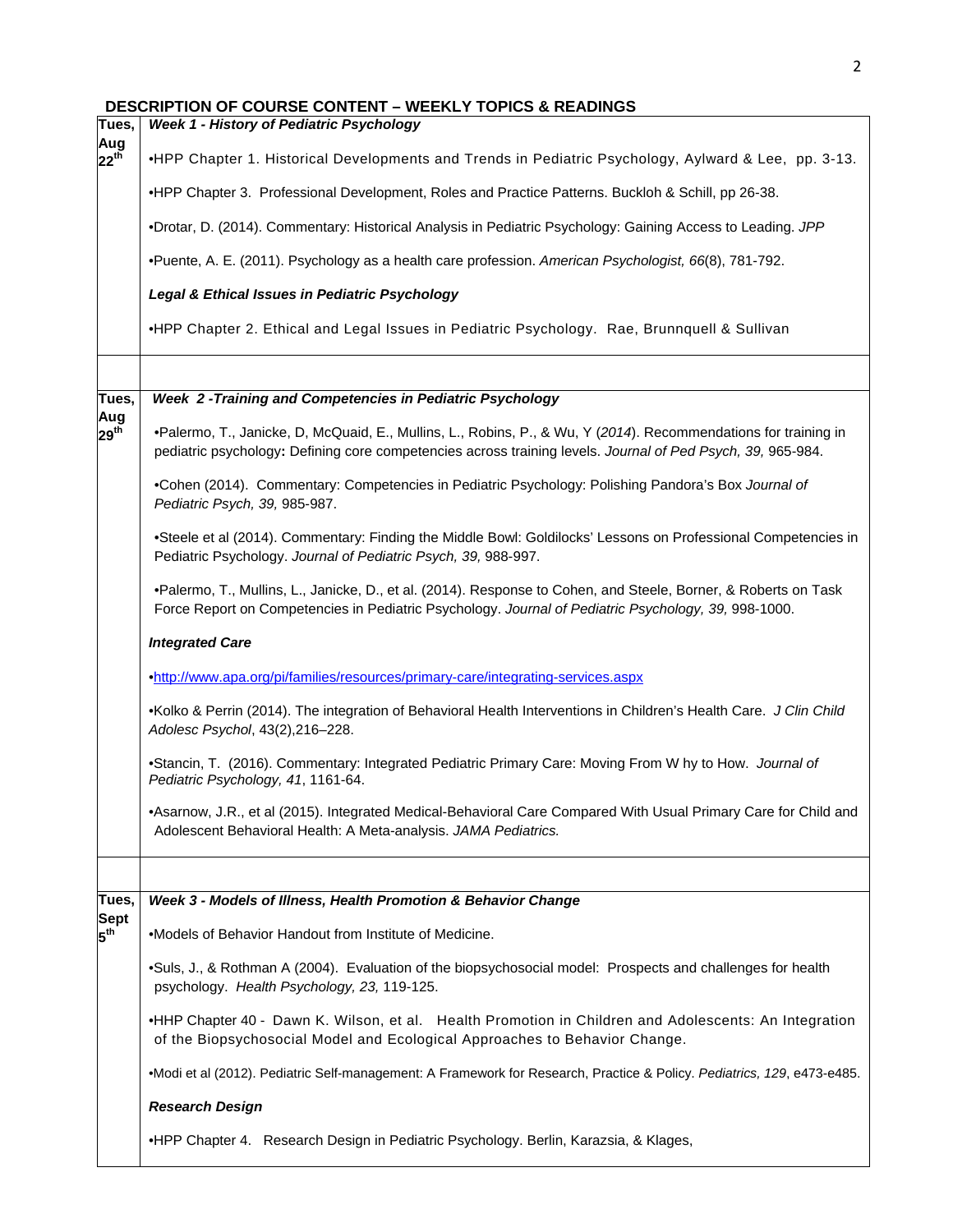| Tues,                 | Week 4 - Coping & Adjustment / Risk and Resiliency                                                                                                                                                                                                                                                                 |  |  |  |  |  |  |  |  |  |  |
|-----------------------|--------------------------------------------------------------------------------------------------------------------------------------------------------------------------------------------------------------------------------------------------------------------------------------------------------------------|--|--|--|--|--|--|--|--|--|--|
| Sept<br>$12^{th}$     | .Compas et al (2012). Coping with Chronic Illness in Childhood and Adolescence. Annual Review of Clinical<br>Psychology, 8, 455-480.                                                                                                                                                                               |  |  |  |  |  |  |  |  |  |  |
|                       | . Reiter-Purtill, Waller, & Noll (2009). Empirical and Theoretical Perspectives on the Peer Relationships of Children<br>with Chronic Conditions. In Roberts & Steele, Handbook of Pediatric Psychology, 4th Ed, Chptr 45, pp. 672-688.                                                                            |  |  |  |  |  |  |  |  |  |  |
|                       | •Hilliard, McQuaid, Nabors, & Hood. (2015). Resiliency in Youth and Families Living with Pediatric Health and<br>Developmental Conditions: Introduction to the Special issues on Resilience. Journal of Pediatric Psychology 40 (9),<br>835-839.                                                                   |  |  |  |  |  |  |  |  |  |  |
|                       | Class Exercise - each of 4-5 students picks 1 of 4 to 6 articles I provide (each sign out for different                                                                                                                                                                                                            |  |  |  |  |  |  |  |  |  |  |
|                       | article). Then in class give 5 minute presentation article: aims, results, and key points                                                                                                                                                                                                                          |  |  |  |  |  |  |  |  |  |  |
|                       | <b>Evidenced Based Practice in Pediatric Psychology</b>                                                                                                                                                                                                                                                            |  |  |  |  |  |  |  |  |  |  |
|                       | •HPP Chapter 8. Evidence-Based Practice in Pediatric Psychology, Timothy D. Nelson & Maren Hankey                                                                                                                                                                                                                  |  |  |  |  |  |  |  |  |  |  |
|                       | •Kazak, et al. (2010). A meta-systems approach to evidence-based practice for children and adolescents. American<br>Psychologist, 65, 85.                                                                                                                                                                          |  |  |  |  |  |  |  |  |  |  |
|                       |                                                                                                                                                                                                                                                                                                                    |  |  |  |  |  |  |  |  |  |  |
| Tues,                 | <b>Week 5 - Adherence</b>                                                                                                                                                                                                                                                                                          |  |  |  |  |  |  |  |  |  |  |
| Sept<br>$19^{th}$     | •HPP Chapter 10. Adherence to Pediatric Treatment Regimens, Kevin A. Hommel, Rachelle R. Ramsey,<br>Kristin Loiselle Rich, & Jamie L. Ryan                                                                                                                                                                         |  |  |  |  |  |  |  |  |  |  |
|                       | •Wu, Y., et al (2013). Pediatric Psychologist use of adherence assessments and interventions. Journal of Pediatric<br>Psychology, 38, 595-604.                                                                                                                                                                     |  |  |  |  |  |  |  |  |  |  |
|                       | •Pai AL, McGrady M. (2014). Systematic review and meta-analysis of psychological interventions to promote<br>treatment adherence in children, adolescents & young adults with chronic illness. J Pediatr Psych, 39, 918-931.                                                                                       |  |  |  |  |  |  |  |  |  |  |
|                       | •Schurman, J. V., Cushing, C. C., Carpenter, E., & Christenson, K. (2011). Volitional and accidental nonadherence<br>to pediatric inflammatory bowel disease treatment plans: initial investigation of associations with quality of life and<br>disease activity. Journal of Pediatric psychology, 36(1), 116-125. |  |  |  |  |  |  |  |  |  |  |
|                       | Class Exercise - each of 4-5 students picks 1 of 4 to 6 articles I provided (each sign out for different<br>article). Then in class give 5 minute presentation article: aims, results, and key points                                                                                                              |  |  |  |  |  |  |  |  |  |  |
|                       |                                                                                                                                                                                                                                                                                                                    |  |  |  |  |  |  |  |  |  |  |
| Tues,                 | Week 6 - Affordable Care Act & the Future of Ped Psychology                                                                                                                                                                                                                                                        |  |  |  |  |  |  |  |  |  |  |
| Sept<br>$26^{\sf th}$ | •Rozensky, R.H., & Janicke, D.M. (2012). Health care reform and psychology's workforce: Preparing for the future<br>of pediatric psychology. Journal of Pediatric Psychology, 37, 359-368.                                                                                                                         |  |  |  |  |  |  |  |  |  |  |
|                       | •Roberts, M. C., Canter, K. S., & Odar, C. C. (2012). Commentary: A call to action to secure the future of pediatric<br>psychology—Resonating to the points of Rozensky & Janicke (2012). Journal of Pediatric Psychology, 37, 369-375.                                                                            |  |  |  |  |  |  |  |  |  |  |
|                       | Asarnow et al (2015). Psychological Science and Innovative Strategies for Informing Health Care Redesign: A<br>Policy Brief. Journal of Clinical Child and Adolescent Psychology, 44, 923-32.                                                                                                                      |  |  |  |  |  |  |  |  |  |  |

 $\overline{\mathsf{I}}$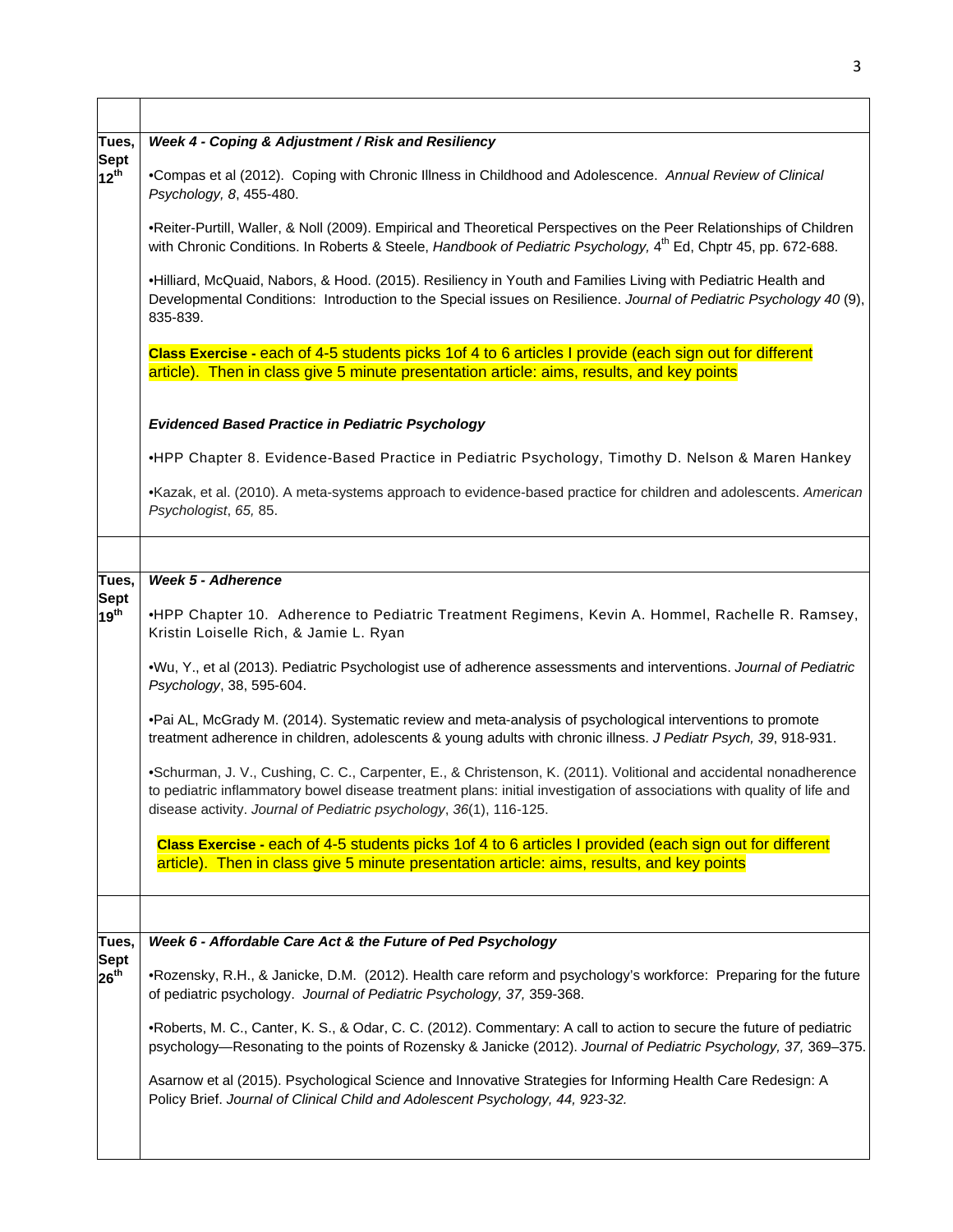|                         | <b>Quality Improvement and Cost Effectiveness</b>                                                                                                                                                                                   |
|-------------------------|-------------------------------------------------------------------------------------------------------------------------------------------------------------------------------------------------------------------------------------|
|                         | •HPP Chapter 6. Quality Improvement and Cost-Effectiveness. McGrady, Loiselle Rich, & Crosby                                                                                                                                        |
|                         | •McGrady, M.E. (2014). Commentary: demonstrating cost-effectiveness in pediatric psychology. Journal of Pediatric<br>Psychology, 39, 602-611.                                                                                       |
|                         | •Muennig, P. (2008). Defining and explaining cost-effectiveness (Chapter 1) in Cost-effectiveness analysis in health:<br>A practical approach. San Francisco, CA: Jossey-Bass.                                                      |
|                         |                                                                                                                                                                                                                                     |
| Tues,<br>Oct            | <b>Week 7 - Inpatient Consultation &amp; Liaison</b>                                                                                                                                                                                |
| 3 <sup>rd</sup>         | •HPP Chapter 9. Inpatient Pediatric Consultation-Liaison, Bryan D. Carter, William G. Kronenberger,<br>Eric L. Scott, Kristin A. Kullgren, Carrie Piazza-Waggoner, & Christine E. Brady                                             |
|                         | .Drotar D. (2000). Consultation and collaboration in pediatric inpatient settings. In D. Drotar (ed), Consultation with<br>Pediatricians: Psychological Perspectives. pp 49-63. Plenum Press, New York.                             |
|                         | <b>Clinical Practice in Pediatric Psychology &amp; Health Insurance</b>                                                                                                                                                             |
|                         | •HPP 4 <sup>th</sup> Edition - Chapter 5: Tynan, Stehl, & Pendley (2009). Health Insurance and Pediatric Psychology (pp.<br>71-88).                                                                                                 |
|                         | •Drotar (2012). Introduction to Special Section: Pediatric Psychologists' Experiences in Obtaining Reimbursement<br>for the Use of Health and Behavior Codes. Journal of Pediatric Psychology, 37, 479-485.                         |
|                         | •Lines, M.A. et al. (2012). Commentary: The Use of Health and Behavior Codes in Pediatric Psychology: Where<br>Are We Now? JPP, 37, 486-490.                                                                                        |
|                         |                                                                                                                                                                                                                                     |
| Tues,                   | Week 8 - Pain Management (Acute & Chronic)                                                                                                                                                                                          |
| Oct<br>$10^{\text{th}}$ | HPP Chapter 11. Chronic and Recurrent Pain. Emily F. Law, Melanie Noel, Marni, Switkin Nagel, & Dahlquist.                                                                                                                          |
|                         | HPP Chapter 12. Management of Pediatric Pain and Distress Due to Medical Procedures. Lindsey L. Cohen,<br>Ronald L. Blount, Jill Chorney, William Zempsky, Nikita Rodrigues, & Laura Cousins.                                       |
|                         | Reed-Knight, et al (2017). Brain-Gut Interactions and Maintenance Factors in Pediatric Gastroenterological<br>Disorders: Recommendations for Clinical Care. Clinical Practice in Pediatric Psychology, 5, 93-105.                   |
|                         | Borucki & Greco (2015). An update on complex regional pain syndromes in children and adolescents. Curr Opin<br>in Pediatr, 27, 448-52                                                                                               |
|                         | Simons (2016). Fear of Pain in Children with Neuropathic and Complex Regional Pain Syndrome.                                                                                                                                        |
|                         | <b>Public Health</b>                                                                                                                                                                                                                |
|                         | Fuemmeler, B. F. (2004). Bridging disciplines: An introduction to the special issue on public health and pediatric<br>psychology. Journal of pediatric psychology, 29(6), 405-414.                                                  |
|                         | Tercyak, K.P., et al. (2008). Prevention of tobacco use among medically at-risk children and adolescents: clinical<br>and research opportunities in the interest of public health. Journal of pediatric psychology, 33(2), 119-132. |
|                         |                                                                                                                                                                                                                                     |
|                         |                                                                                                                                                                                                                                     |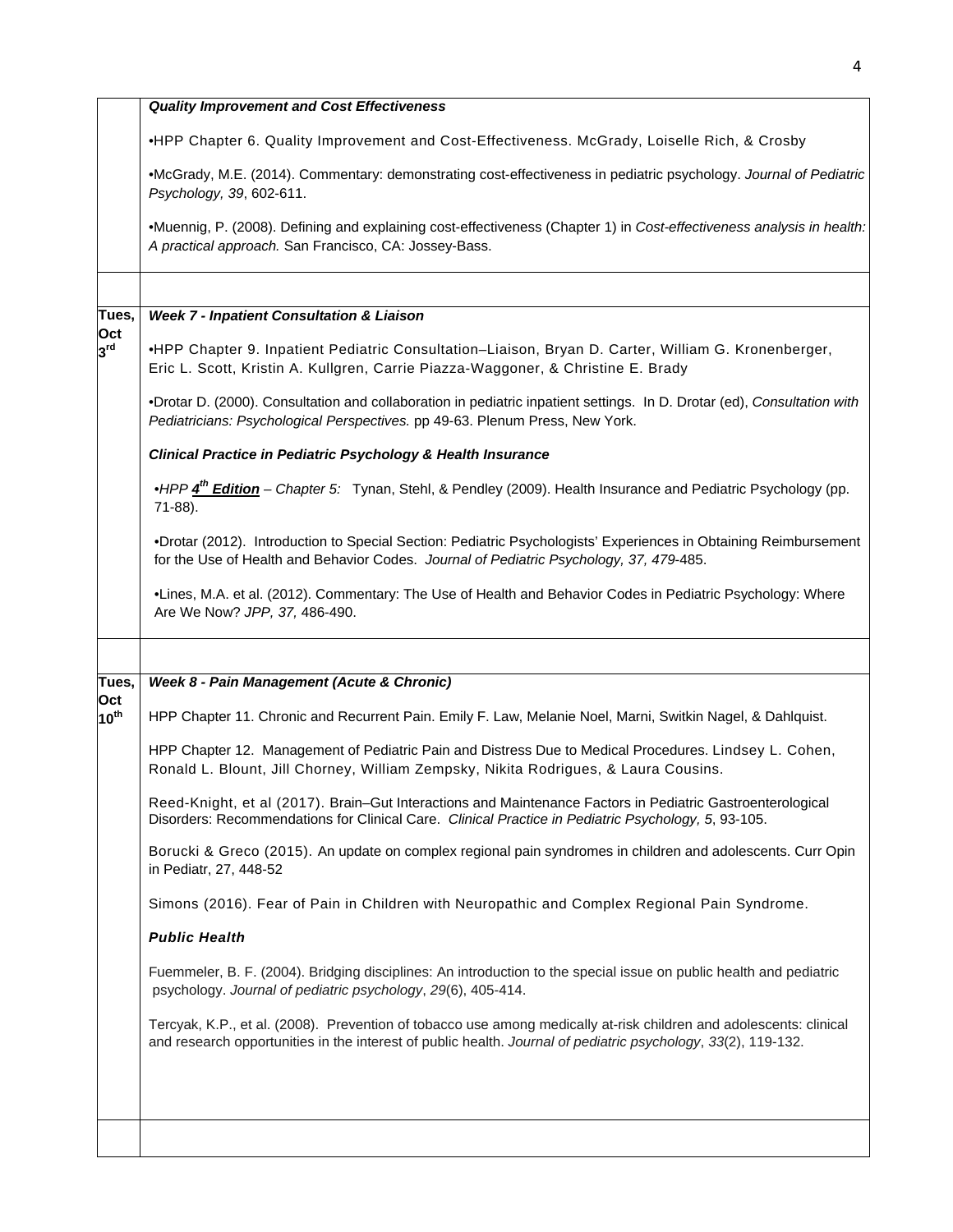| Tues,                          | <b>Week 9 - Health Promotion &amp; Prevention</b>                                                                                                                                                                                            |  |  |  |  |  |  |  |  |  |
|--------------------------------|----------------------------------------------------------------------------------------------------------------------------------------------------------------------------------------------------------------------------------------------|--|--|--|--|--|--|--|--|--|
| Oct<br>17 <sup>th</sup>        | Cushing, et al. (2014). Systematic review and meta-analysis of health promotion interventions for children and<br>adolescents using an ecological framework. Journal of pediatric psychology, 39(8), 949-962.                                |  |  |  |  |  |  |  |  |  |
|                                | HPP Chapter 39. Understanding & Preventing Pediatric Unintentional Injury. Morrongiello & Schwebel                                                                                                                                           |  |  |  |  |  |  |  |  |  |
|                                | HPP Chapter 41. Prevention: A Multilevel, Biobehavioral, Lifespan Perspective, Maureen M. Black                                                                                                                                              |  |  |  |  |  |  |  |  |  |
|                                | eHealth & mHealth Applications in Pediatric Psychology                                                                                                                                                                                       |  |  |  |  |  |  |  |  |  |
|                                | •HPP Chapter 16: Cushing. eHealth Applications in Pediatric Psychology, pp. 201-211.                                                                                                                                                         |  |  |  |  |  |  |  |  |  |
|                                | .Wu, et al (2014). Commentary: Pediatric eHealth Interventions: Common Challenges During Development,<br>Implementation, and Dissemination. J of Pediatric Psychology, 39, 612-623                                                           |  |  |  |  |  |  |  |  |  |
|                                | •Fedele, Cushing, Friz, Amaro, & Ortega (2017). Mobile Health Interventions for Improving Health Outcomes in<br>Youth: A Meta-analysis. JAMA Pediatrics, 171, 461-469                                                                        |  |  |  |  |  |  |  |  |  |
|                                | Class Exercise - each of 4-5 students picks 1 of 4 to 6 articles I provided (each sign out for different<br>article). Then in class give 5 minute presentation article: aims, results, and key points                                        |  |  |  |  |  |  |  |  |  |
|                                |                                                                                                                                                                                                                                              |  |  |  |  |  |  |  |  |  |
| Tues,                          | Week 10 - Transition from Child to Adult Care in Chronic Illness Populations                                                                                                                                                                 |  |  |  |  |  |  |  |  |  |
| Oct<br>$24^{th}$               | •HPP Chapter 47. Transition in Pediatric Psychology: Adolescents and Young Adults, Katie A. Devine,                                                                                                                                          |  |  |  |  |  |  |  |  |  |
|                                | Maureen Monaghan, & Lisa A. Schwartz.                                                                                                                                                                                                        |  |  |  |  |  |  |  |  |  |
|                                | •Pai, A.H., & Schwartz, L. (2011). Introduction to the Special Section: Health Care Transitions of Adolescents and<br>Young Adults with Pediatric Chronic Conditions. Journal of Pediatric Psychology, 36,129-133.                           |  |  |  |  |  |  |  |  |  |
|                                | •Pierce, & Wysocki (2015). Topical Review: Advancing Research on the Transition to Adult Care for Type 1<br>Diabetes. J Pediatr Psychol, 40, 1041-1047.                                                                                      |  |  |  |  |  |  |  |  |  |
|                                | <b>Student Presentations</b>                                                                                                                                                                                                                 |  |  |  |  |  |  |  |  |  |
|                                |                                                                                                                                                                                                                                              |  |  |  |  |  |  |  |  |  |
| Tues,                          | Week 11 - Behavioral Pediatrics (Feeding Aversion & Encopresis/Enuresis)                                                                                                                                                                     |  |  |  |  |  |  |  |  |  |
| <b>Oct</b><br>31 <sup>st</sup> | •HPP Chapter 3. Feeding & Vomiting Problems in Pediatric Populations. Alan Silverman & Sally Tarbell                                                                                                                                         |  |  |  |  |  |  |  |  |  |
|                                | •HPP Chapter 34. Elimination Disorders: Enuresis and Encopresis, Jaclyn. Shepard & Daniel Cox                                                                                                                                                |  |  |  |  |  |  |  |  |  |
|                                | <b>Student Presentations</b>                                                                                                                                                                                                                 |  |  |  |  |  |  |  |  |  |
|                                |                                                                                                                                                                                                                                              |  |  |  |  |  |  |  |  |  |
| Tues,                          | Week 12 - End-of-Life Issues (Death, Palliative Care, and Bereavement)                                                                                                                                                                       |  |  |  |  |  |  |  |  |  |
| <b>Nov</b><br>7 <sup>th</sup>  | .HPP Chapter 15. Palliative Care, End of Life, and Bereavement, Cynthia A. Gerhardt, Amy E.<br>Baughcum, Christine Fortney, & Wendy G. Lichtenthal                                                                                           |  |  |  |  |  |  |  |  |  |
|                                | •Mauk, G. W., & Sharpnak, J. D. (1997). Grief. In G. G. Bear, K. M. Minke, & A. Thomas (Eds.), Children's needs II:<br>Development, problems, and alternatives (pp. 375-385). Bethesda, MD: National Association of School<br>Psychologists. |  |  |  |  |  |  |  |  |  |
|                                | •Adams & Deveau. If your child is dying. Coping with Childhood Cancer. 155-198                                                                                                                                                               |  |  |  |  |  |  |  |  |  |
|                                | <b>Student Presentations</b>                                                                                                                                                                                                                 |  |  |  |  |  |  |  |  |  |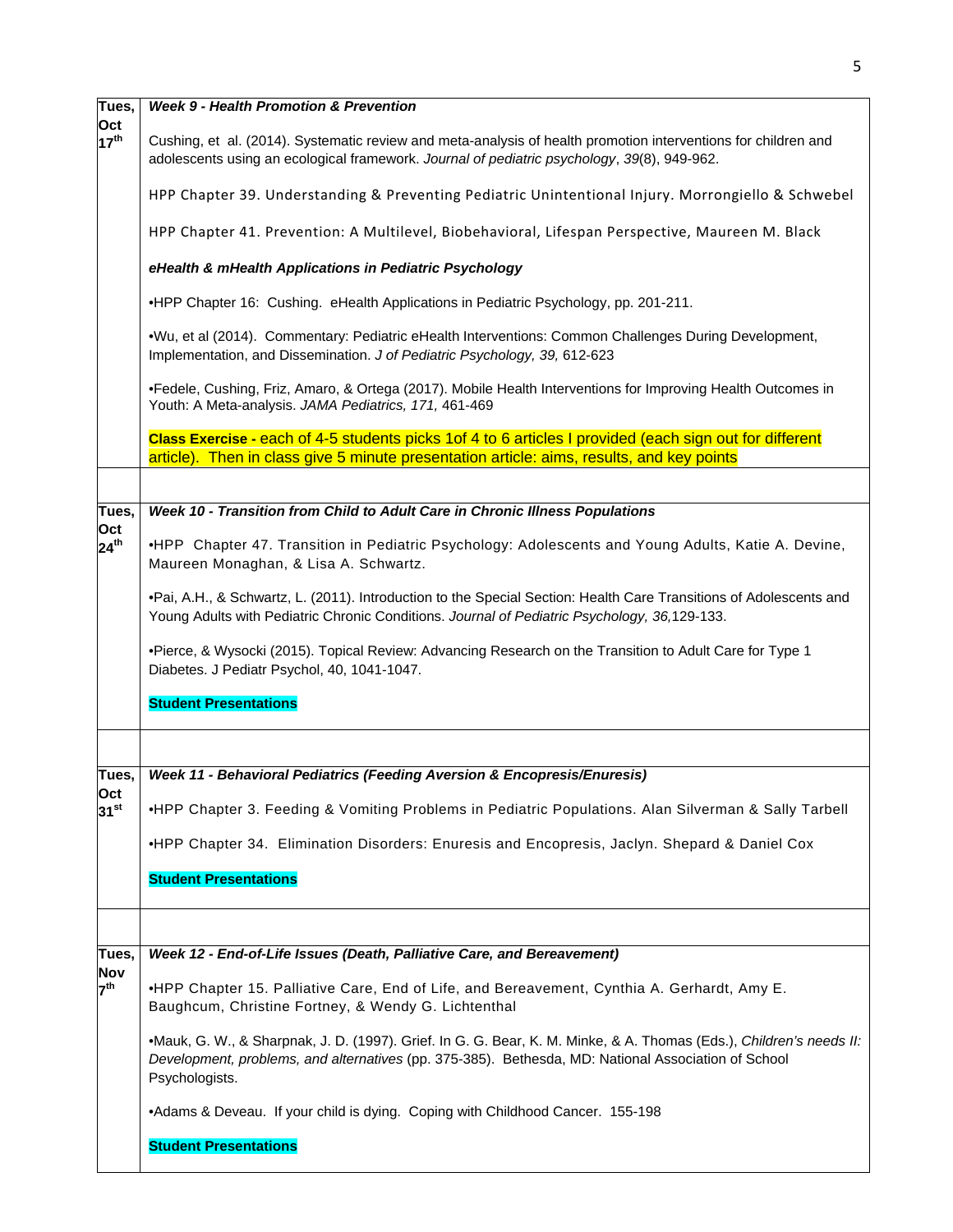| Tues,                          | <b>Week 13 - Systems Theory</b>                                                                                                                                                                                                            |
|--------------------------------|--------------------------------------------------------------------------------------------------------------------------------------------------------------------------------------------------------------------------------------------|
| <b>Nov</b><br>14 <sup>h</sup>  | •HPP Chapter 43: Kazak, Alderfer, & Reader. Families and Other System in Pediatric Psychology (pp. 566-579).                                                                                                                               |
|                                | .Seid, Opipari-Arrigan & Sobo (2009). Families' Interactions with the Health Care System: Implications for Pediatric<br>Practice. In Roberts & Steele, Handbook of Pediatric Psychology, 4 <sup>th</sup> Edition, Chapter 47, pp. 703-720. |
|                                | •Vermaes, Susante, & van Bakel (2012). Psychological Functioning of Siblings in Families of Children with Chronic<br>Health Conditions: A Meta-Analysis. Journal of Pediatric Psychology, 37, 166-84.                                      |
|                                | <b>Student Presentations</b>                                                                                                                                                                                                               |
|                                |                                                                                                                                                                                                                                            |
| Tues,                          | Week 14 - Asthma (Fedele Guest Lecture/Discussant)                                                                                                                                                                                         |
| <b>Nov</b><br>$21^{st}$        | HPP Chapter 18. McQuaid & Fedele. Pages 227-241.                                                                                                                                                                                           |
|                                | <b>Student Presentations</b>                                                                                                                                                                                                               |
|                                |                                                                                                                                                                                                                                            |
| Tues,                          | <b>Economic, Racial &amp; Ethnic Health Disparities</b>                                                                                                                                                                                    |
| <b>Nov</b><br>28 <sup>th</sup> | HPP Chapter 7. Culture and Diversity in Research and Practice, Daniel L. Clay                                                                                                                                                              |
|                                | HPP Chapter 38. Racial and Ethnic Health Disparities, Celia M. Lescano & Guitele J. Rahill                                                                                                                                                 |
|                                | <b>Student Presentations</b>                                                                                                                                                                                                               |
|                                |                                                                                                                                                                                                                                            |
| Tues,                          | <b>Genetics, Genetics Testing, and Epigenetics</b>                                                                                                                                                                                         |
| <b>Dec</b><br>5 <sup>th</sup>  | HPP Chapter 17. Genetics and Genetic Testing, Yelena P. Wu & Kenneth P. Tercyak                                                                                                                                                            |
|                                | .Nugent, Goldberg, & Uddin. (2016). Topical Review: The Emerging Field of Epigenetics: Informing Models of<br>Pediatric Trauma and Physical Health. Journal of Pediatric Psychology, 41, 55-64.                                            |
|                                | <b>Student Presentations</b>                                                                                                                                                                                                               |

# **Course Materials and Technology**

Class readings will be available in PDF form on the student share drive. However, many of the readings will be taken from the following book. Thus, it is recommended that students who plan to build a career in pediatric psychology consider purchasing this text from on-line bookstores (e.g., Amazon.com).

1. Roberts, M.C. & Steele, R.G. (2017). *Handbook of Pediatric Psychology (5th Edition).* New York: The Guilford Press.

\*All readings for the course are saved in pdf format on the student share drive:

# **"S:\CP-Student\2017 – Ped Psych Class"**

\*Readings highlighted in gray in the syllabus are optional for the specific class period, but will also be included in the readings folders.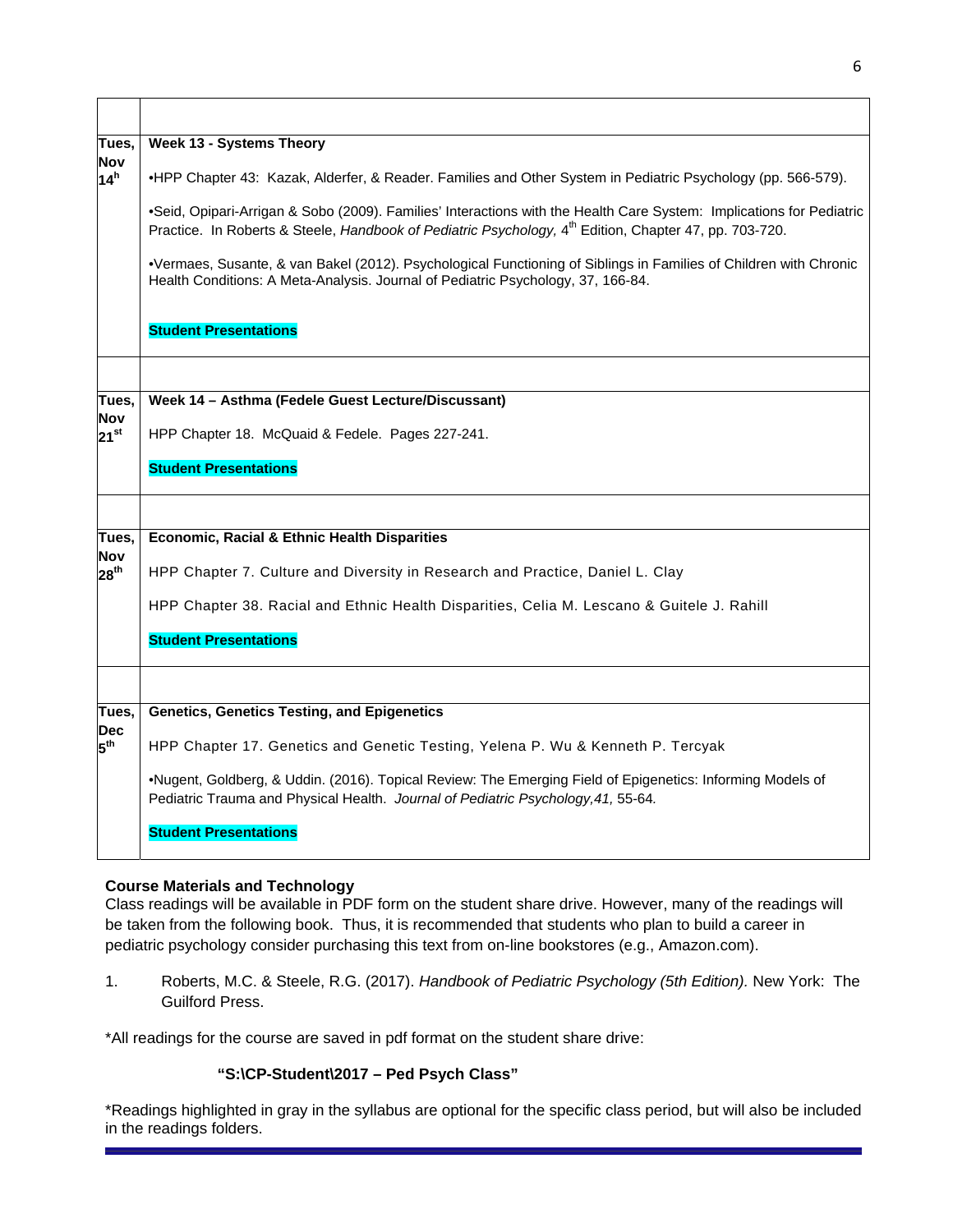## **ACADEMIC REQUIREMENTS AND GRADING**

Your grade will be based on submission of weekly discussion questions, overall class participation, and a class presentation that includes a toolkit. Details for each course requirement are provided below.

| <b>Assignment</b>                  | <b>Points</b> |
|------------------------------------|---------------|
| <b>Class Participation</b>         | 32            |
| Discussion Question for Each Class | 28            |
| <b>Presentation and Toolkit</b>    | 40            |
| <b>TOTAL POINTS</b>                | 100           |

Point system used.

| <b>Points</b><br>earned | 93-<br>100 | $90-$<br>92 | 87<br>89 | 83-<br>86 | 80-<br>82 | 77<br>79     | 73-<br>76       | 70-<br>72<br>▴   | $67 -$<br>69 | 63-<br>66 | 60-<br>62 | <b>Below</b><br>60 |
|-------------------------|------------|-------------|----------|-----------|-----------|--------------|-----------------|------------------|--------------|-----------|-----------|--------------------|
| ∟etter<br>Grade         | A          |             | $B +$    | D         | В.        | $\sim$<br>J. | $\sqrt{ }$<br>ັ | $\sim$<br>$\sim$ | ◡            | ◡         | D-        | -                  |

| Letter<br>Grade        | Δ<br><u>r</u> |      | B+   | В   | в-   | $C+$ | ◠        | ◠<br>v- | D+  |    | D-   | F<br>► | <b>WF</b> |     | <b>NG</b> | $\bullet$<br>. ა- |
|------------------------|---------------|------|------|-----|------|------|----------|---------|-----|----|------|--------|-----------|-----|-----------|-------------------|
| Grade<br><b>Points</b> | 4.0           | 3.67 | 3.33 | 3.0 | 2.67 | 2.33 | ◠<br>2.U | .67     | .33 | .0 | 0.67 | 0.0    | 0.0       | 0.0 | 0.0       | 0.0               |

For greater detail on the meaning of letter grades and university policies related to them, see the Registrar's Grade Policy regulations at:

http://catalog.ufl.edu/ugrad/current/regulations/info/grades.aspx

# **WEEKLY CONTENT QUESTIONS**:

Prior to each class, students are expected to submit one thought-provoking content question based on the assigned readings to promote class discussion. Please submit your questions to Dr. Janicke by **6am the morning of class.** Content questions should be sent via e-mail (djanicke@phhp.ufl.edu). Each question is worth 2 point. Points for each content question are assigned using the following scale:

- 2 Good, though provoking question; clear that material was read adequately
- 1 Superficial question; unclear whether material was read thoroughly
- 0 No questions submitted, irrelevant content, or clear lack of effort

There will be 15 classes (not counting week 1) to submit questions; this includes submitting a question on presentation days. You will also be assigned one article to read for each presentation. I will drop your lowest score; alternatively, you can choose not to submit a question for one class period. Thus, 14 scores count toward your final course grade. This is worth up to *28 points* of your total grade.

I encourage you to complete readings and submit a question each week, even if you have to miss a class (e.g., ill or out of town).

# **WEEKLY PARTICIPATION IN CLASS DISCUSSIONS**

In order to maximize your learning in this course, it will be essential that you not only read the assigned material, but also understand and apply it. Thus you will be graded on your participation in class discussions throughout the semester. This is worth up to *32 points* toward your overall course grade.

In addition, as part of your class participation grade, *you will be required to sign up for one article review during the course of the semester.* The three class periods for these are Sept 12, Sept 19, and Oct 17<sup>th</sup>. Towards the bottom of the syllabus I have listed 4-5 articles for each class. You will need to sign up to review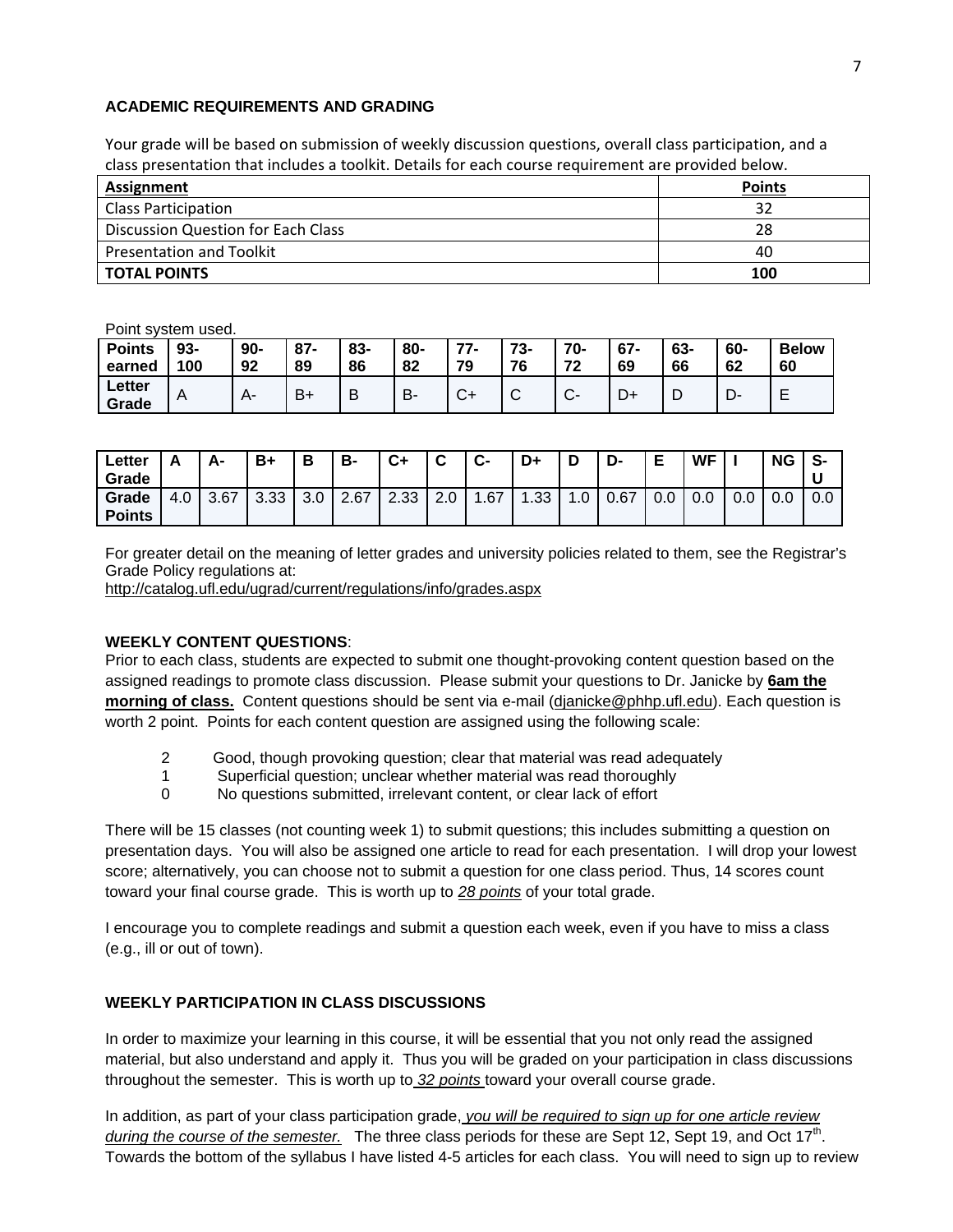one of these articles for one of these classes. Then during class, I want you to give a 5-7 minute review on what you see as the key points of the article. These articles are NOT part of the regular reading list, so your class mates will not be reading these articles.

# **PRESENTATION AND TOOLKIT**

A large portion of your grade will be based on a presentation you will give in class focusing on an illness condition or other relevant topic in pediatric psychology. This will be considered your "final exam." You will choose a topic/illness condition from a list of possibilities I have provided below. If you have an alternative idea outside the list provided, you can discuss with me. **Do NOT select a disorder in your area of research or clinical [sub] specialty**. I want you to choose a topic that is of interest to you and something that will extend your knowledge in an area, rather than choosing a topic that is based on the ease with which you can complete it. Your topic choices should be submitted to me no later than during class on **Tuesday, Sept 12th.** The sooner you let me know, the better as it is "first come, first serve", if you will.

# *Possible Topics Include:*

Burns, Cancer, Cystic Fibrosis, Disorders/Differences of Sexual Development, Elimination Disorders (enuresis and encopresis), Epilepsy and Seizures Disorders, Food Allergies, Inflammatory Bowel Disease, Juvenile Arthritis, Medical Traumatic Stress, Obesity, Organ transplantation, Type 1 diabetes, Type 2 Diabetes, Sickle Cell, Sleep Issues, Spina Bifida,

**Presentation:** Your power point presentation should last between 30 and 35 minutes. You should then be prepared for questions, so overall each presentation with questions will last about 45 minutes. There will be no more than two per class.

Some points to help organize your presentation:

[1] Include the information necessary to describe the disease or problem and needed for us to understand the disorder; include prevalence, mortality and morbidity information. This includes references to the medical definitions of the problem and how it is [medically] diagnosed (main pathology, risk factors, symptoms, course) and how the patient might present to the health psychologist upon referral. What medications, surgical, or rehabilitation approaches are used to treat this problem; what are the "side effects," and what does the health psychologist need to be aware of.

[2] You should also discuss the important psychosocial concerns, and the most frequent issues of involvement for pediatric psychologist working with youth with this condition. Include the assessment[s] of the psychosocial issues related it to it and the psychological treatments used with patients with that diagnosis or problem. Where evidence-based approaches exist in the psychological literature for both assessment and treatment, please highlight those and\or detail what is missing in the literature or where improvements could occur both in the research and clinical areas.

[3] Include in your presentation information about services for patients with your chosen disease\disorder *within our own UF Health Science Center* [if such services exist or why they do not]. This should include *finding* the relevant department, service, or clinic here at Shands & the HSC and *determining*, if any, health psychological services are available for their patients. Discuss how pediatric psychologists are involved with this clinics/serve patients. If not available here, how could they be involved.

In addition, you will present a toolkit for the illness that you will develop and distribute to your classmates.

**Disease Topic Toolkits:** A part of your presentation you will develop and present a "clinical toolkit" of materials (handouts, websites, CD, etc) that can be used for assessment and treatment related to your specific illness as well as other critical issues related to the illness. As noted previously, each topic pertains to a specific illness and a common psychosocial issue/problem related to that illness. Many of the possible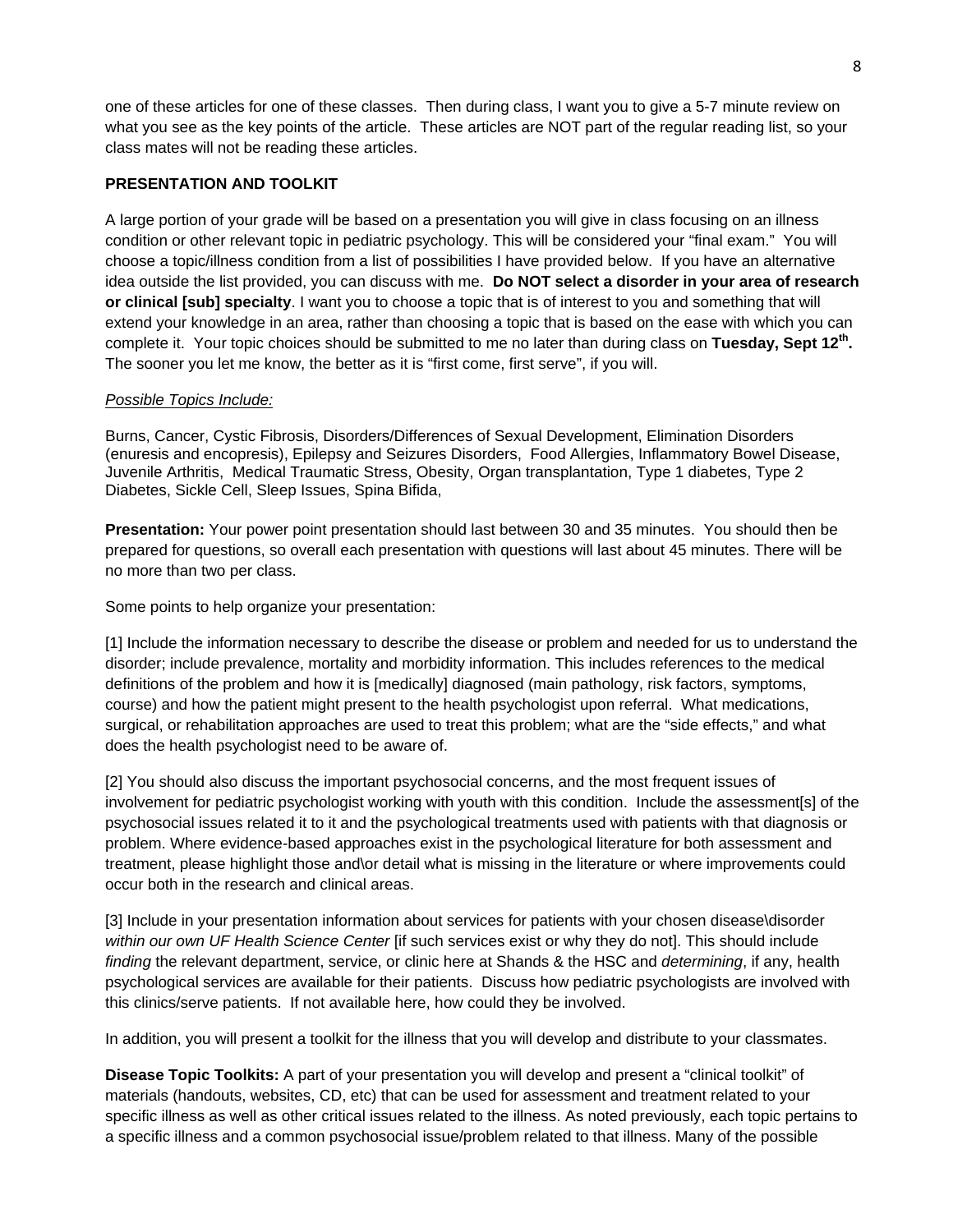assessment and treatment strategies, as well as critical "psychosocial issues/problems" may cut across illnesses. Therefore, feel free to pull in relevant information as it relates to other illness groups.

You will distribute via placing it in our class share drive folder (remind me to discuss access for students now within my department). In general, the clinical toolkit should be "user friendly" in that your classmates will be able to utilize and apply the information to cases (perhaps with the same health concern or others) seen in their clinical work in the years ahead. Be creative and comprehensive, thinking of what kind of resources you would appreciate having at your disposal should you see a similar case (e.g., bibliotherapy suggestions for families, web site information, copies of non-copyrighted assessment measures, descriptive list of copyrighted and non-copyrighted rating scales, sample monitoring forms, audiotapes or scripts of treatment procedures, strategies for maximizing the effect of a treatment approach, worksheets, etc). It also must include an annotated bibliography for key references useful to a clinician.

\*\*We can discuss as a class how to best distribute your toolkit materials to your classmates.

| Style and clarity of presentation | 10 points        |
|-----------------------------------|------------------|
| Content of presentation           | 15 points        |
| Toolkit                           | 10 points        |
| Ability to answer questions       | 5 points         |
| Total                             | <b>40 Points</b> |

### **ARTICLE LISTS for STUDENT REVIEWS**

#### *Resiliency Articles:*

Koinis-Mitchell, D., McQuaid, EL., et al (2012). Identifying individual, cultural and asthma-related risk and protective factors associated with resilient asthma outcomes in urban children and families. *Journal of Pediatric Psychology, 37,*  424-437.

Landolt, M., Buehlmann, et al (2009). Quality of life is impaired in pediatric burn survivors with posttraumatic stress disorder. *Journal of Pediatric Psychology, 34*, 14-21.

Mullins, LL., Molzon, ES., et al (2015). Models of resiliency: Developing psychosocial interventions for parents of children with chronic health conditions. *Family Relations, 64*, 176-189.

Phipps, S. (2007). Adaptive style in children with cancer: implications for a positive psychology health condition. *Journal of Pediatric Psychology, 32*, 1055-1066.

Phipps, S., Long, A., et al (2015). Parents of children with cancer: at-risk or resilient? *Journal of Pediatric Psychology, 40*, 914-925.

#### *Adherence Articles:*

Butcher, JL, & Nasr, SZ. (2015). Direct Observation of Respiratory Treatments in Cystic Fibrosis: Parent–Child Interactions Relate to Medical Regimen Adherence, *Journal of Pediatric Psychology, 40*, 8-17.

Berg, CA, Wiebe, DJ, et al (2014). Individual Differences and Day-to-Day Fluctuations in Perceived Self-Regulation Associated With Daily Adherence in Late Adolescents With Type 1 Diabetes. *Journal of Pediatric Psychology, 39*, 1038- 1048.

Duncan, CL., Hogan, MB, et al. (2013). Efficacy of a Parent–Youth Teamwork Intervention to Promote Adherence in Pediatric Asthma. *Journal of Pediatric Psychology, 38*, 617-628.

Modi, AC, Guilfoyle, SM, & Rausch, J. (2013). Preliminary Feasibility, Acceptability, and Efficacy of an Innovative Adherence Intervention for Children With Newly Diagnosed Epilepsy. *Journal of Pediatric Psychology, 38*, 605-616..

Ramsey, RR., Zhang, N, et al (2017). The Stability and Influence of Barriers to Medication Adherence on Seizure Outcomes and Adherence in Children With Epilepsy Over 2 Years. *Journal of Pediatric Psychology, Advanced Access.*

Rohan, JM, et al (2017). Measuring Medication Adherence in Pediatric Cancer: An Approach to Validation. *Journal of Pediatric Psychology, 42,* 232-244.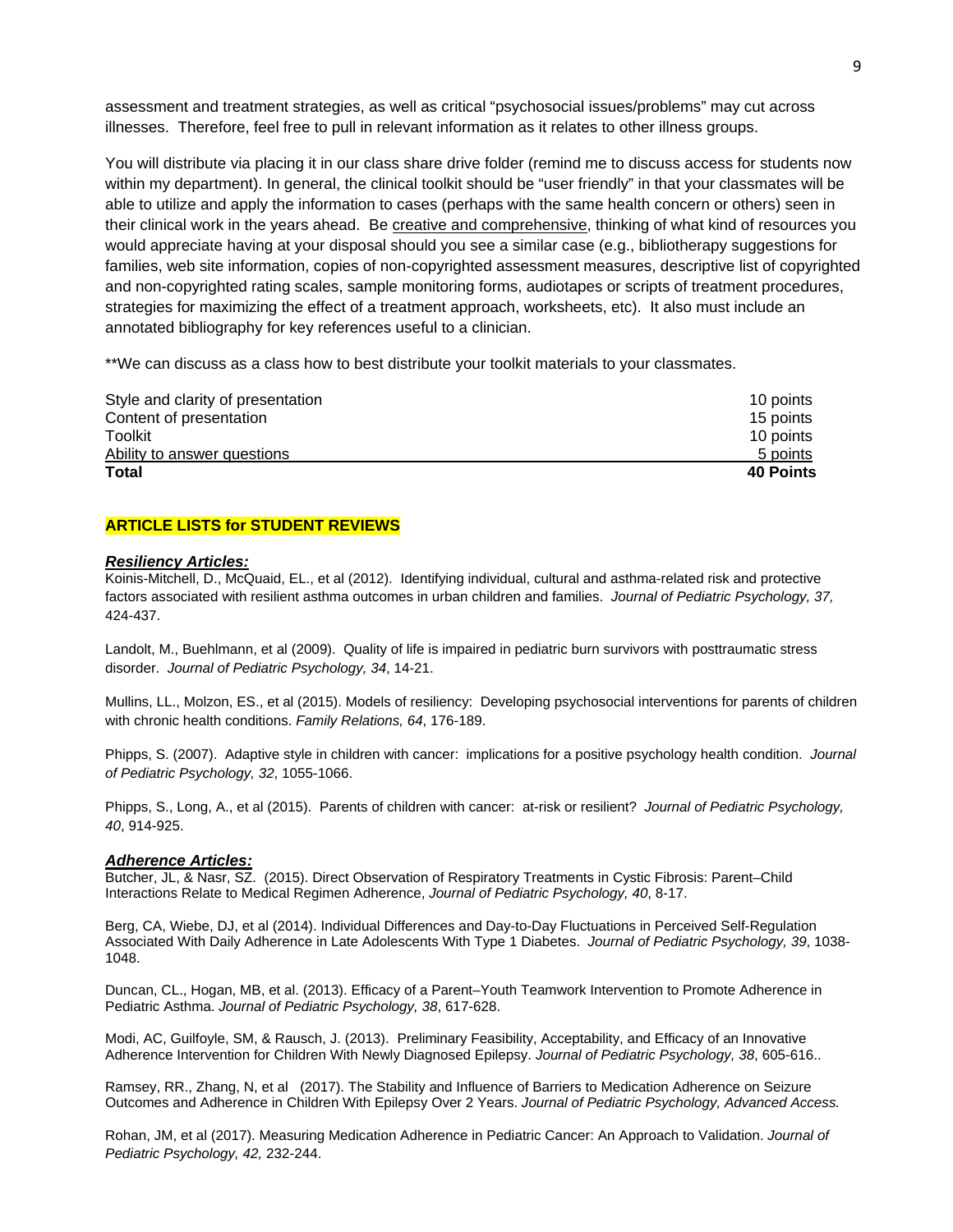### *eHealth/mHealth Articles:*

Cushing, CC, Mitchell, TB, et al (2017). Bidirectional Associations Between Psychological States and Physical Activity in Adolescents: A mHealth Pilot Study. *Journal of Pediatric Psychology, 42*, 559-568.

Fedele, D, McConville, A, Thomas, G, McQuaid, B, Janicke, DM, Turner, EM, Moon, J, & Abu-Hasan, M. Applying Interactive Mobile health to Asthma Care in Teens (AIM2ACT): Development and design of a randomized controlled trial. Submitted to the *Contemporary Clinical Trials.* 

Hommel, KA, Hente, E, et al (2013). Telehealth behavioral treatment for medication nonadherence: a pilot feasibility study. Eur J Gastroenterol Hepatol, 25 (4), 469-473.

Ritterband, L. M., et al (2003). An internet intervention as adjunctive therapy for pediatric encopresis. *Journal of Consulting and Clinical Psychology*, 71(5), 910-917.

Stockwell MS, Kharbanda EO, Martinez RA,Vargas CY, Vawdrey DK, Camargo S. Effect of a text messaging intervention on influenza vaccination in an urban, low-income pediatric and adolescent population: a randomized controlled trial. *JAMA*. 2012;307(16):1702-1708.

## **Policy Related to Required Class Attendance**

Attendance is expected as a part of the student's professional training. Students are expected to arrive for class on time and to remain for the full class period. Students needing to miss class or arrive late/leave early should make prior arrangements with the instructor via e-mail. Please note all faculty are bound by the UF policy for excused absences. For information regarding the UF Attendance Policy see the Registrar website for additional details:

https://catalog.ufl.edu/ugrad/current/regulations/info/attendance.aspx

### **STUDENT EXPECTATIONS, ROLES, AND OPPORTUNITIES FOR INPUT**

### **Expectations Regarding Course Behavior**

Please refrain from using I-pods, cell phones or any other electronic devices during class as it is distracting and inconsiderate of other students and the instructor. Please leave cell phones in carrying case or outside of class; we do not want students utilizing cell phones during class unless there is an urgent issue. Laptop use is acceptable for note taking or presenting; please do not use laptop to search the internet or respond to e-mails during class. No recording of the class will be allowed due to the confidential nature of information to be discussed in the course. It is expected that you will actively participate in discussion during class. Active class participation will enhance learning during the course and aid in meeting the course objective regarding learning how to provide constructive feedback to other students regarding their therapy cases.

Please do not arrive late to class or disrupt the class as it is distracting and inconsiderate of other students and the instructor.

To the extent permitted by facility rules and restrictions, you may bring food and/or beverages to class as long as it does not interfere with your ability to work and/or participate in class and as long as it does not interfere with or your classmates' ability to work and participate in class. You will be expected to clean-up after yourself and dispose of all trash before leaving the classroom.

### **Inclusive Learning Environment**

Public health and health professions are based on the belief in human dignity and on respect for the individual. As we share our personal beliefs inside or outside of the classroom, it is always with the understanding that we value and respect diversity of background, experience, and opinion, where every individual feels valued. We believe in, and promote, openness and tolerance of differences in ethnicity and culture, and we respect differing personal, spiritual, religious and political values. We further believe that celebrating such diversity enriches the quality of the educational experiences we provide our students and enhances our own personal and professional relationships. We embrace The University of Florida's Non-Discrimination Policy, which reads, "The University shall actively promote equal opportunity policies and practices conforming to laws against discrimination. The University is committed to non-discrimination with respect to race, creed, color, religion, age, disability, sex, sexual orientation, gender identity and expression, marital status, national origin, political opinions or affiliations, genetic information and veteran status as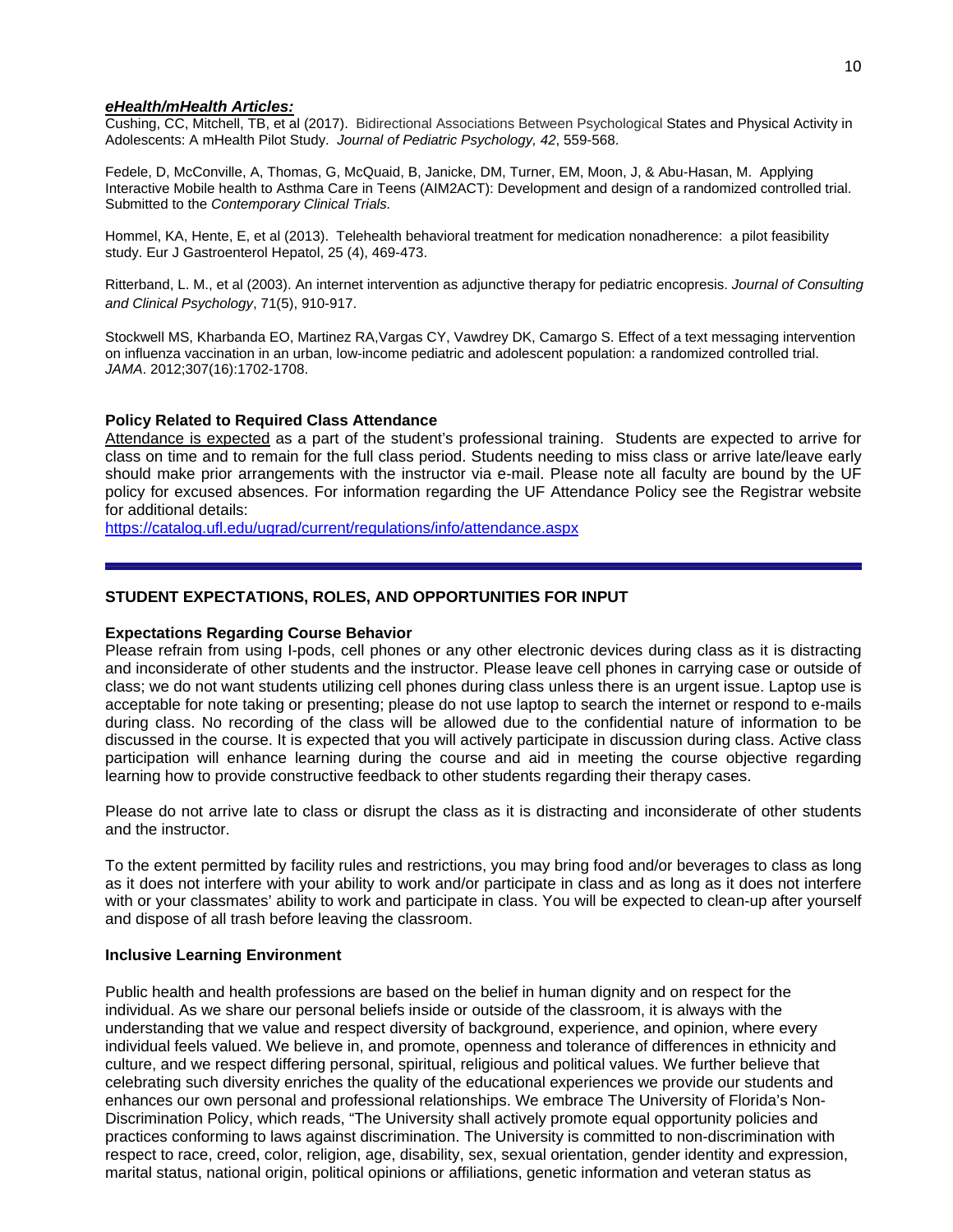protected under the Vietnam Era Veterans' Readjustment Assistance Act." If you have questions or concerns about your rights and responsibilities for inclusive learning environment, please see your instructor or refer to the Office of Multicultural & Diversity Affairs website: www.multicultural.ufl.edu

## **Communication Guidelines**

It is expected that e-mail communications and behavior with course faculty and other students enrolled in the course will be professional and respectful. Per the Clinical and Health Psychology graduate student handbook, it is never appropriate to post information about patients or therapy sessions on the internet in any fashion, even if identifying information is not included. Likewise, it is not appropriate to post information from class discussion regarding patients or students in the course on the internet in any fashion. It is also not appropriate to make negative statements regarding a student's clinical skills to other students in the course or in the graduate program. Concerns about another student's clinical skills should be directed to one of the course faculty.

## **Academic Integrity**

Students are expected to act in accordance with the University of Florida policy on academic integrity. As a student at the University of Florida, you have committed yourself to uphold the Honor Code, which includes the following pledge:

# "**We, the members of the University of Florida community, pledge to hold ourselves and our peers to the highest standards of honesty and integrity**."

You are expected to exhibit behavior consistent with this commitment to the UF academic community, and on all work submitted for credit at the University of Florida, the following pledge is either required or implied:

## **"On my honor, I have neither given nor received unauthorized aid in doing this assignment."**

It is your individual responsibility to know and comply with all university policies and procedures regarding academic integrity and the Student Honor Code. Violations of the Honor Code at the University of Florida will not be tolerated. Violations will be reported to the Dean of Students Office for consideration of disciplinary action. For additional information regarding Academic Integrity, please see Student Conduct and Honor Code or the Graduate Student Website for additional details:

https://www.dso.ufl.edu/sccr/process/student-conduct-honor-code/

http://gradschool.ufl.edu/students/introduction.html

Please remember cheating, lying, misrepresentation, or plagiarism in any form is unacceptable and inexcusable behavior.

## **Online Faculty Course Evaluation Process**

Course evaluations will help to inform improvements and future modifications to the course, and are also used as part of faculty tenure and promotion packets (as such, they may have a direct influence on faculty tenure and promotion). Students are expected to provide feedback on the quality of instruction in this course by completing online evaluations at https://evaluations.ufl.edu. Evaluations are typically open during the last two or three weeks of the semester, but students will be given specific times when they are open. Summary results of these assessments are available to students at https://evaluations.ufl.edu/results/.

## **SUPPORT SERVICES**

### **Accommodations for Students with Disabilities**

If you require classroom accommodation because of a disability, you must register with the Dean of Students Office http://www.dso.ufl.edu within the first week of class. The Dean of Students Office will provide documentation of accommodations to you, which you must then give to me as the instructor of the course to receive accommodations. Please make sure you provide this letter to me by the end of the second week of the course. The College is committed to providing reasonable accommodations to assist students in their coursework.

## **Counseling and Student Health**

Students sometimes experience stress from academic expectations and/or personal and interpersonal issues that may interfere with their academic performance. If you find yourself facing issues that have the potential to or are already negatively affecting your coursework, you are encouraged to talk with an instructor and/or seek help through University resources available to you.